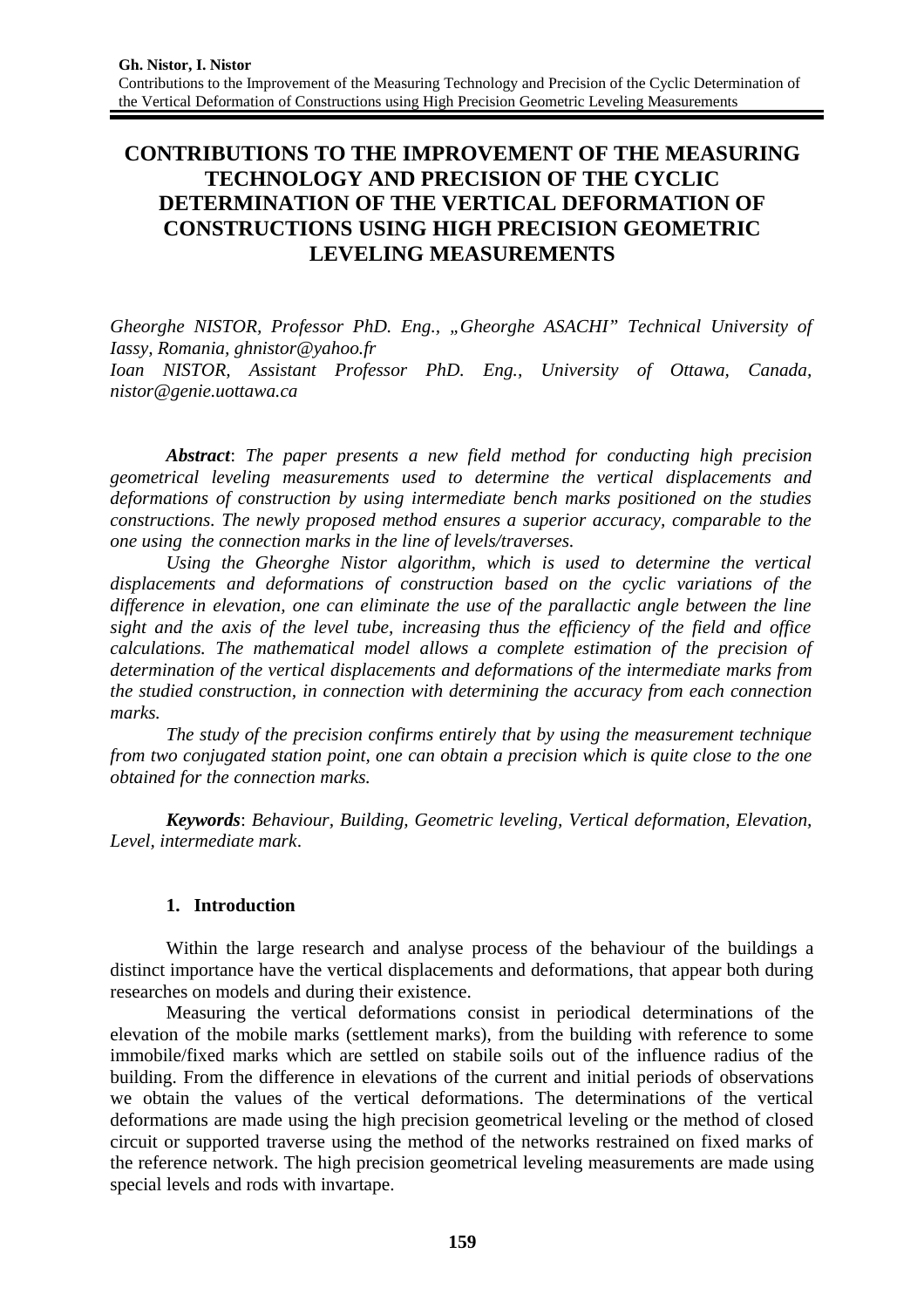As a general rule, we use geometrical leveling from the midpoint, with two elevations of the instrument, the readings being made on both of the rod.

This paper is to present a new method of determination of the vertical deformations of the intermediate marks in the line of levels/traverses, which ensures a sure control of the results.

#### **2. The Measuring Technology and the Calculation of the Vertical Deformations**

The operation of studying the *in situ* behaviour of an industrial building it is necessary the measuring of the vertical deformations. In Fig. 1,  $R_1$  and  $R_2$  represent the fixed marks which are setting the horizontal reference plan; 1, 2,…, *j*,…, (*n* –1) – the connection marks of supported leveling traverse; 7, 8,...,  $k$ ,..., 14 – intermediate marks;  $S_1$ ,  $S_2$ ,...,  $S_i$ ,...,  $S_n$  – the station midpoints which have a stable position in all periods of observations;  $h_1$ ,  $h_2$ ,...,  $h_i$ ,...,  $h_n$  – the differences in elevation between the connection marks;  $h_{ik}$  and  $h_{ik}$  – the differences in elevation between the connection mark *j* and the intermediate one *k*, measured from the conjugated stations  $S_i$  and  $S_{i+1}$ ;  $D_i$  – the length of the aims between the stations  $S_i$  and connection mark, *j*.



Fig. 1. Location of the fixed, connection and intermediate marks – local reference network. Plan view

Within the usual way of measuring the vertical deformations, the readings on the rod into the intermediate marks are made from a single station, after there have been previously made the readings into the connection marks.

On the terms of the existence of the residual systematic error of the from not absolute parallelism between the axis of the level tube and the line of sight, represented by the parallactic angle *ε* (Fig. 2), at the determination of the difference in elevation between the connection marks. The influence of this systematic error is eliminated by practicing geometrical leveling from the midpoint.

At the determination of the difference in elevation between the connection marks and the intermediate ones, due to the different length of the aims, the linear deviations from the rod, which correspond to the *ε* angle, will be different, implying thus measurement errors. For example, considering the upward inclined aim, the value of the difference in elevation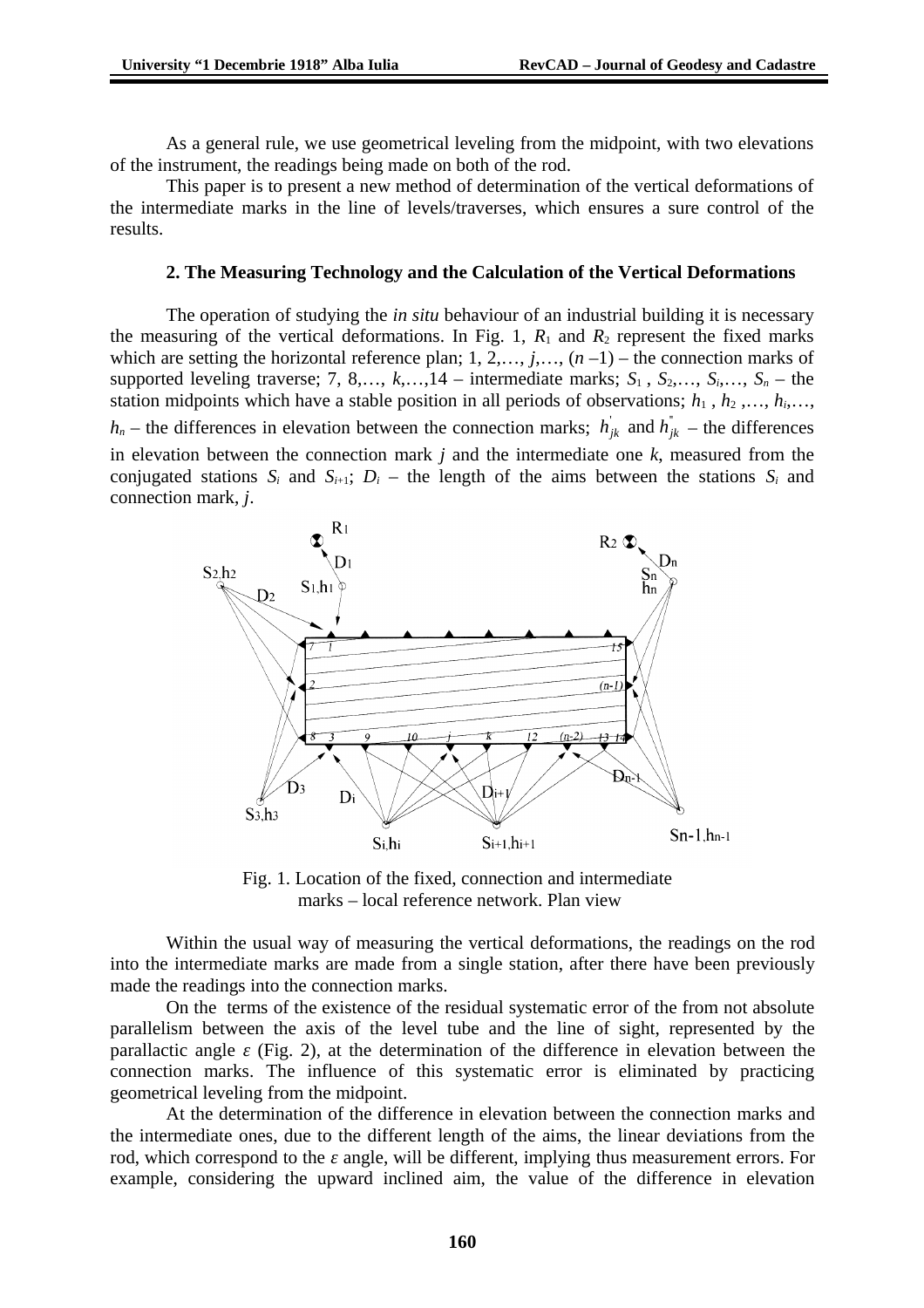between the connection *j* and the intermediate one *k*, measured from station *Si* , will be given as (Figs. 1 and 2):

$$
h_{jk}^i = L_0^j - L_0^k = \left( L_{01}^j + e \right) - \left( L_{01}^k + e + \delta h_{jk} \right) = \left( L_{01}^j - L_{01}^k \right) - \delta h_{jk} = h_{jk} - \delta h_{jk}, \tag{1}
$$



Fig. 2. Schema of the station point for geometrical leveling and the unequal lengths of the aims from the station point to the connaction and intermediate marks. Elevation

where the value of the deviation is given by the following formula:

$$
\delta h_{jk} = \left( D_k - D_j \right) \tan \varepsilon. \tag{2}
$$

In consequence, using the presented method, all the intermediate marks will be measured from two conjugated stations, for both the possibility of determination of the angle *ε* or only for control of the measurements and the enlargement of the precision of measuring the vertical deformations.

The determination of the same difference in elevation is done from the conjugated station  $S_{i+1}$  (Fig. 1), resulting thus:

$$
h_{jk}^{i+1} = L_0^j - L_0^k = \left( L_{01}^j + e + \delta h_{jk}^* \right) - \left( L_{01}^k + e \right) = \left( L_{01}^j - L_{01}^k \right) + \delta h_{jk}^* = h_{jk}^* + \delta h_{jk}^*,
$$
 (3)

where the value of the linear deviation will be:

$$
\delta h_{jk}^{\dagger} = \left( D_j^{\dagger} - D_k^{\dagger} \right) \tan \varepsilon. \tag{4}
$$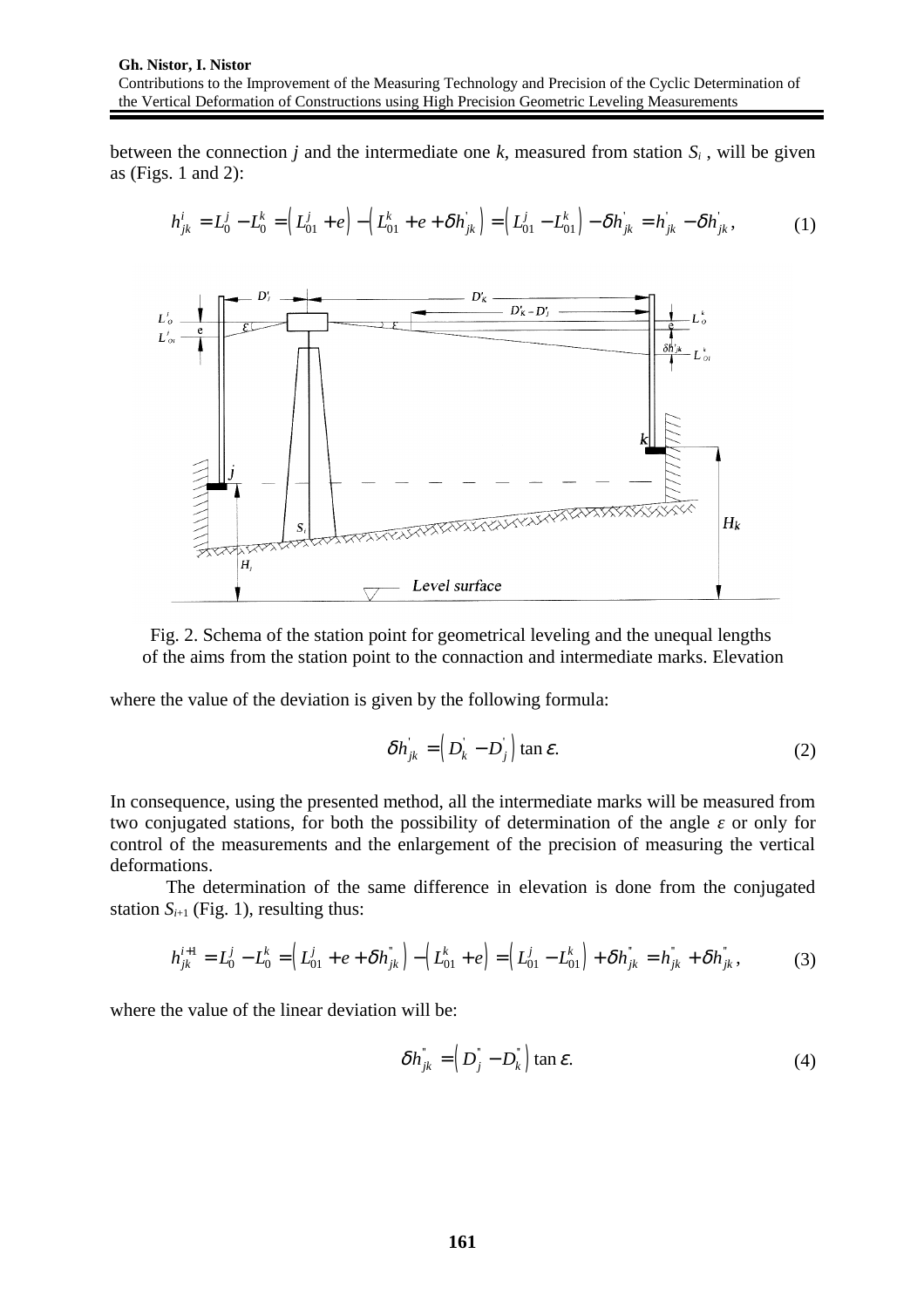In relations (2) and (4),  $D_i$  and  $D_k$  are the lengths of the aims from station  $S_i$ , while  $D_j^{\dagger}$  and  $D_k^{\dagger}$  – the lengths of the aims from station  $S_{i+1}$  up to the marks. It is obvious that for each station  $D_j \neq D_k$  and  $D_j^{\dagger} \neq D_k^{\dagger}$ .

When marking the leveling from the midpoint with two different lines of sight of the instrument, each provisional difference in elevation will result as an arithmetic mean of the values emerged from using two difference in elevation of the line of sight:

a) for the differences in elevation between the connection marks of the supported traverse:

$$
h_i = \frac{1}{2} \left( h_i^{\mathrm{I}} + h_i^{\mathrm{II}} \right); \tag{5}
$$

b) the difference in elevation between the connection mark, *j*, and the intermediate one, *k*:

$$
h_{jk} = \frac{1}{2} \left( h_{jk}^{\mathrm{T}} + h_{jk}^{\mathrm{T}} \right), \text{ from station } S_i; \tag{6}
$$

$$
h_{jk}^{\dagger} = \frac{1}{2} \left( h_{jk}^{\dagger} + h_{jk}^{\dagger} \right), \text{ from station } S_{i+1}.
$$
 (7)

For the case of the classical method, when the vertical deformations are obtained from the difference of the elevations, first we shall calculate and compensate the elevations of the connection marks that from the line of levels/leveling traverse, using the formula [1]:

$$
H_j = H_{R_1} + \sum_{i=1}^{j} (h_i + K_h \cdot D_i), j = \overline{1, n-1}, i = 1, n.
$$
 (8)

The unitary correction for measuring cycle can be further calculated using the previously determined closing error

$$
f_h = \sum_{i=1}^n h_i - \left(H_{R_2} - H_{R_1}\right), \ K_h = -\frac{f_h}{\sum_{i=1}^n D_i}.
$$
 (9)

Depending on the aforementioned elevations we can calculate the elevations of the intermediate marks. Thus, mark *k* will have two elevations, resulted from the elevations of the connection mark *j*, and the differences in elevation measured from the stations points, *Si* and *Si*+1:

$$
H_k = H_j + h_{jk}^i = H_j + h_{jk} - \delta h_{jk},
$$
\n(10)

$$
H_{k}^{"} = H_{j} + h_{jk}^{i+1} = H_{j} + h_{jk}^{{"}} + \delta h_{jk}^{{"}},
$$
\n(11)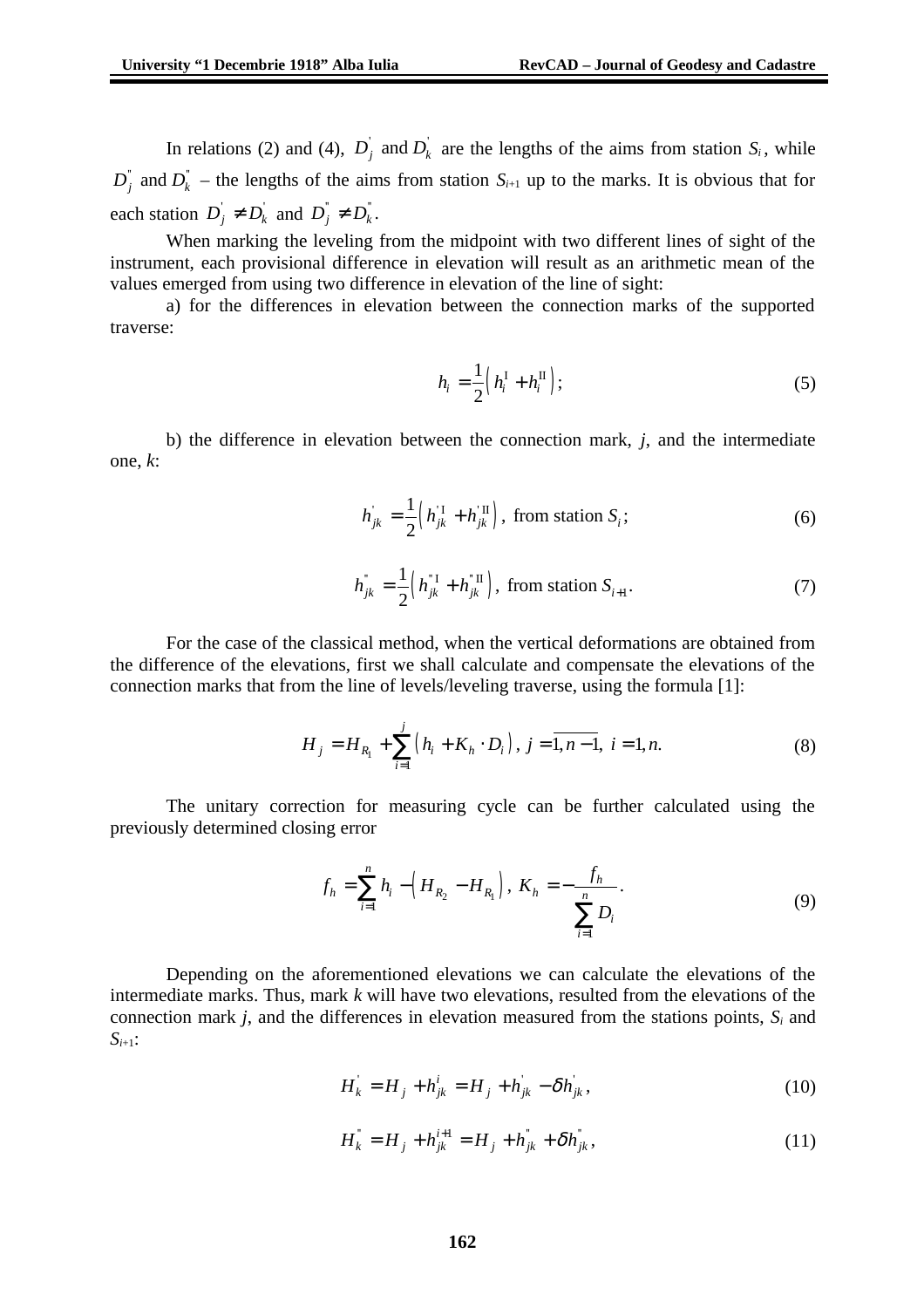after which, the final elevation will be:

$$
H_k = \frac{1}{2} \left( H_k + H_k^{\dagger} \right). \tag{12}
$$

The linear deviations  $\delta h_{ik}$  and  $\delta h_{ik}$  are calculated using relations (2) and (4) after we determined beforehand the value of the parallactic angle *ε*, as indicated in [3]. Relying on the elevation of the marks, which have been cyclically determined, we can calculated the values of the vertical deformations, using the formulas:

$$
\pm \Delta H^t_j = H^t_j - H^0_j,\tag{13} \qquad \qquad \pm \Delta H^t_k = H^t_k - H^0_k,\tag{14}
$$

where:  $H_j^t$  and  $H_k^t$  are the elevations of the marks from the present period *t*,  $(t = \overline{1, N})$  and  $H_i^0$  and  $H_k^0$  – the elevations from the initial period (zero).

The problem of determining the vertical deformations using the presented method is very much simplified by using the so-called Gh. Nistor algorithm which allows the direct calculation of the differences in elevation that have been periodically measured. By using this algorithm [1], it is no longer necessary the calculation of the parallactic angle *ε* and neither the calculation of the linear deviations,  $\delta h_{ik}$  and  $\delta h_{ik}$ .

Since the differences in elevation that have been periodically/cyclically measured include both the influence of the vertical deformations and the inherent measuring errors, we are calculating the compensated errors of the vertical deformations into the connection marks using the first formula [1]:

$$
\Delta H_j^t = \sum_{i=1}^j \left[ \left( h_i^t - h_i^0 \right) - K^t \cdot D_i \right], \left( i = \overline{1, n}; j = \overline{1, n-1} \right), \tag{15}
$$

where:  $h_i^0$  and  $h_i^t$  represent the provisional differences in elevation measured in the initial and present cycles;  $D_i$  – the length of the aim;  $K<sup>t</sup>$  – the unitary correction, given by

$$
K^{t} = \frac{\sum_{i=1}^{n} (h_{i}^{t} - h_{i}^{0})}{\sum_{i=1}^{n} D_{i}}.
$$
 (16)

Since at the measuring of the vertical deformations of the constructions the station points are materialized, remaining the same during in all the observation periods, that means that length of the aims remain unchanged. Therefore it disappears also the operation of calculating the parallactic angle  $\varepsilon$ , and also of the deviations  $\delta h_{jk}$  and  $\delta h_{jk}$  for each intermediate mark. Thus for the intermediate mark, *k*, the value of the vertical deformation of the construction, between two cycles of observations, will be: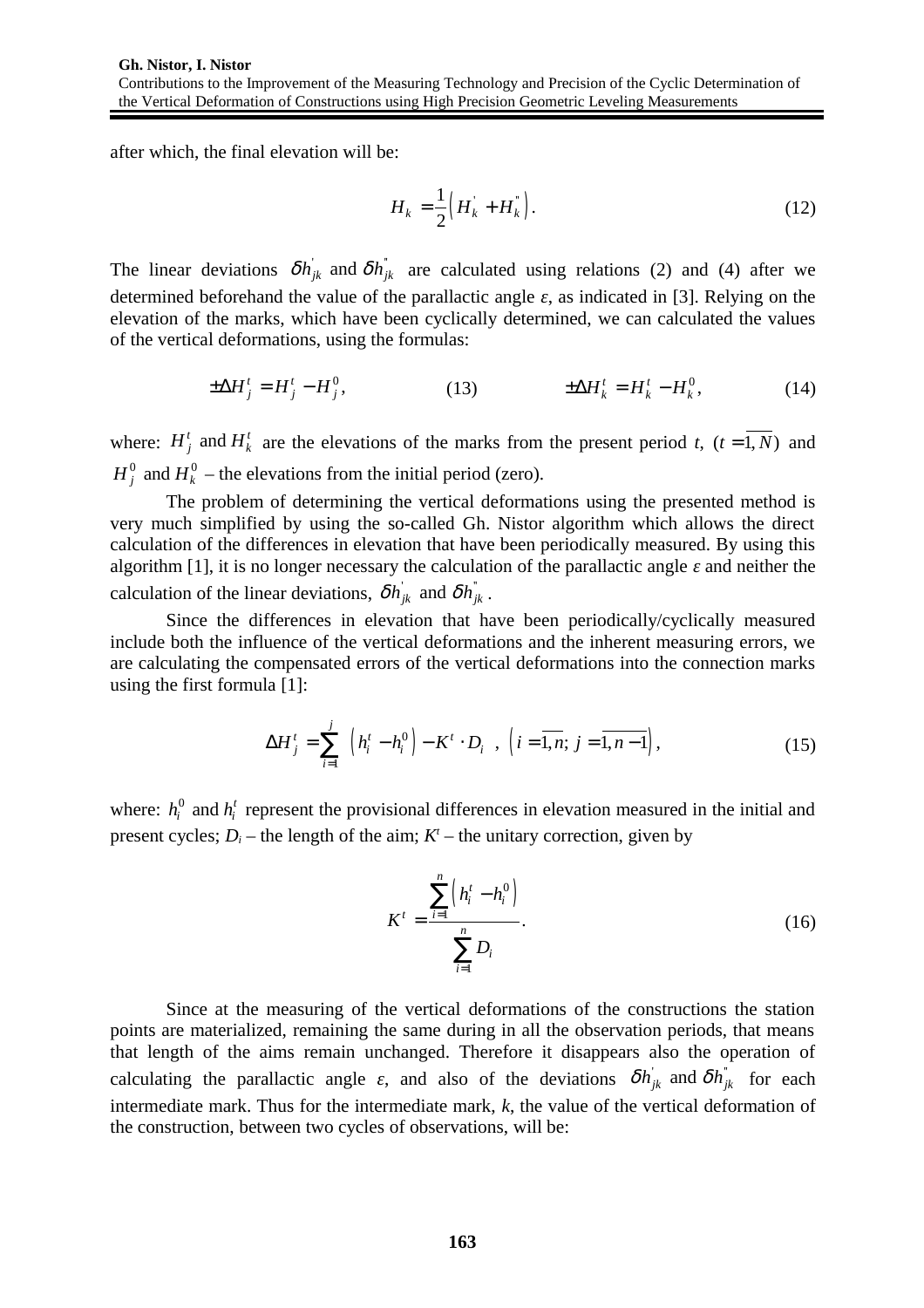$$
\Delta H_k^t = H_k^t - H_k^0 = \frac{1}{2} \Big[ \Big( H_j^t + h_{jk}^{t} - \delta h_{jk}^{t} \Big) + \Big( H_j^t + h_{jk}^{t} + \delta h_{jk}^{t} \Big) \Big] -
$$
  

$$
- \frac{1}{2} \Big[ \Big( H_j^0 + h_{jk}^{t,0} - \delta h_{jk}^{t,0} \Big) + \Big( H_j^0 + h_{jk}^{t,0} + \delta h_{jk}^{t,0} \Big) \Big],
$$
 (17)

or finally

$$
\Delta H_k^t = H_j^t - H_j^0 + \frac{1}{2} \Big[ \Big( h_{jk}^{t,t} - h_{jk}^{t,0} \Big) + \Big( h_{jk}^{t,t} - h_{jk}^{t,0} \Big) + \Big( \delta h_{jk}^{t,0} - \delta h_{jk}^{t,t} \Big) + \Big( \delta h_{jk}^{t,t} - \delta h_{jk}^{t,0} \Big) \Big].
$$
 (18)

In the above written relation, the difference between the first two terms  $\left(H_j^t - H_j^0\right)$ was calculated using formula (15) and represents the vertical deformation of the connection mark *j*. Also, by keeping unchanged the position of the station points, the deviations  $\delta h_{jk}$  and  $\delta h_{jk}$  from each period will remain the same, their influence being canceled by subtraction

$$
\delta h_{jk}^{,0} - \delta h_{jk}^{,t} \approx 0; \delta h_{jk}^{,t} - \delta h_{jk}^{,0} \approx 0.
$$
 (19)

The value of the vertical displacement and deformation, measured into the intermediate mark, will have the following expression:

$$
\Delta H_k^t = \Delta H_j^t + \frac{1}{2} \Big[ \Big( h_{jk}^{t} - h_{jk}^{t,0} \Big) + \Big( h_{jk}^{t} - h_{jk}^{t,0} \Big) \Big], \tag{20}
$$

where:  $\Delta H_j^t$  is the vertical deformation of the connection mark from the *t* period;  $h_{jk}^{l,t}$  and  $h_{jk}^{l,0}$ – the differences in elevation measured in station  $S_i$  for the present and initial period;  $h_{jk}^{",t}$  and  $h_{jk}^{",0}$  – the differences in elevation measured in the station  $S_{i+1}$ . Making the notations:

$$
\Delta h_k = h_{jk}^{,t} - h_{jk}^{,0}, \ \ \Delta h_k^{\dagger} = h_{jk}^{\dagger,t} - h_{jk}^{\dagger,0}, \tag{21}
$$

we can write the final calculation formula of the vertical deformation of the intermediate mark, *k*, for the *t* period:

$$
\Delta H_k^t = \Delta H_j^t + \frac{1}{2} \left( \Delta h_k^{\dagger} + \Delta h_k^{\dagger} \right). \tag{22}
$$

### **3. The Mathematical Model for Estimating the Precision of the Vertical Deformations**

For studying the behaviour of the buildings *in situ* is represented by the geodetic methods with whose aid one can establish the absolute values of the vertical and horizontal displacements and deformations depending on the fixed points and marks of a reference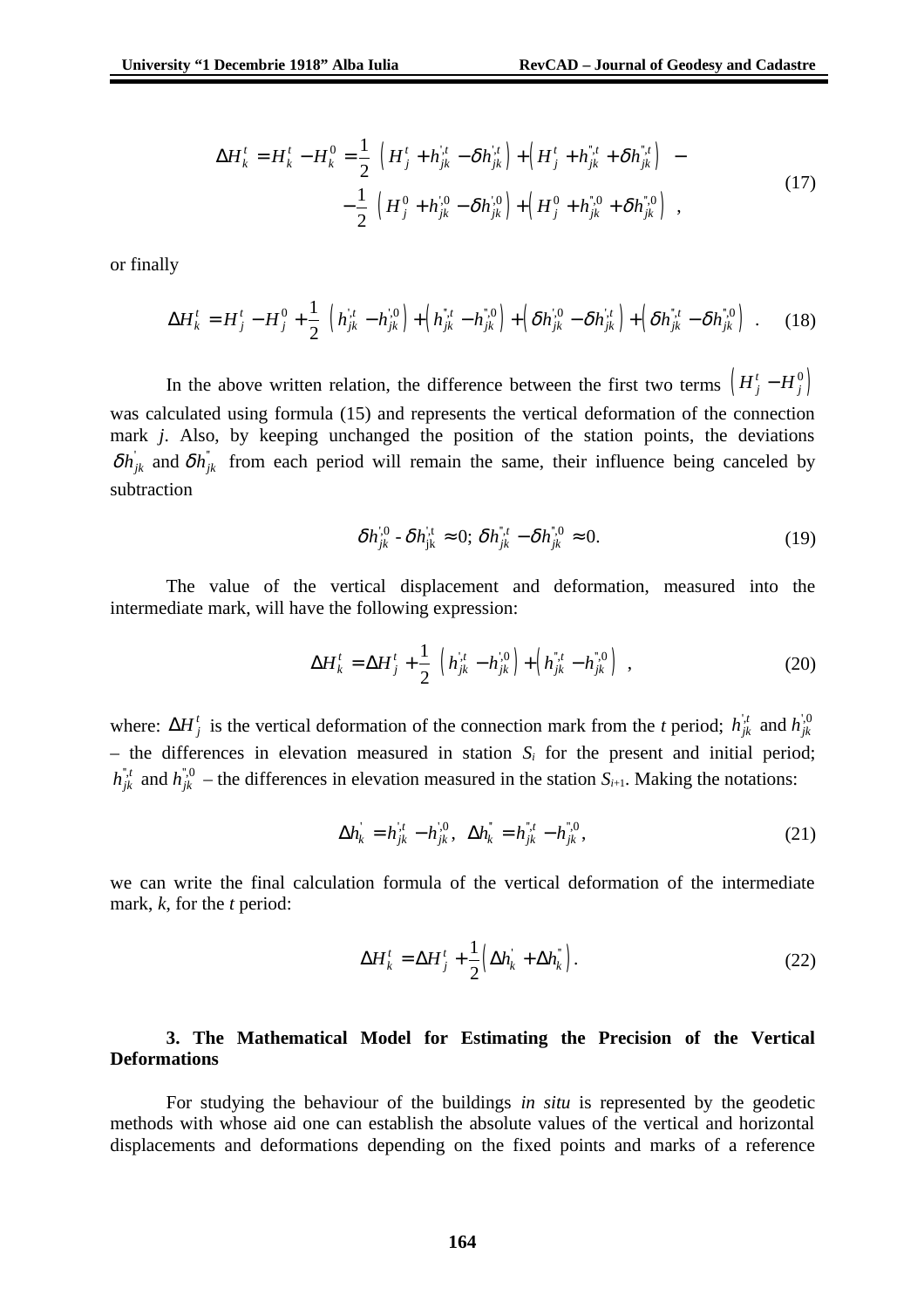network. The geodetic methods for determining the vertical deformations, the one the high precision geometrical leveling ensures the highest accuracy.

In what follows the mathematical model for estimating the precision of the vertical deformations (settlements and erections) determined in the intermediate marks is studied. The estimation of the precision as exactly as possible is made using then mean square errors, as follows.

For each station, the difference in elevation between marks *j* and *k* is made relying on the readings made on the base and supplementary scales of the invar rod tape. For instance, for station  $S_i$ , it will result:

$$
h_{jk}^{b} = L_{0,j}^{b} - L_{0,k}^{b}; \; h_{jk}^{s} = L_{0,j}^{s} - L_{0,k}^{s}.
$$

The mean square errors of the difference in elevation will be calculated using the formula of function of directly measured independent value [1], [4], [5] resulting thus:

$$
s_{h_{jk}^{b}} \approx s_{h_{jk}^{s}} = \pm s_{L} \sqrt{2},
$$
\n(24)

where  $s_L$  is the mean square error a reading on the rod.

In each observation period, the difference in elevation is obtained as a mean of the values resulted from (23). In station  $S_i$ , for the first horizon of the instrument it will result:

$$
h_{jk}^{",I} = \frac{1}{2} \left( h_{jk}^{",b} + h_{jk}^{",s} \right). \tag{25}
$$

The mean square error of the difference in elevation (25), can be expressed as:

$$
s_{h_{jk}^{;1}}^2 = \frac{1}{4} s_{h_{jk}^{;b}}^2 + \frac{1}{4} s_{h_{jk}^{;s}}^2 \approx \frac{1}{2} s_{h_{jk}^{;b}}^2 \Rightarrow s_{h_{jk}^{;1}} = \frac{s_L \sqrt{2}}{\sqrt{2}} = s_L.
$$
 (26)

During each observation period, the provisional difference in elevation is obtained as a mean of the values obtained with two horizons of the instrument

$$
h_{jk} = \frac{1}{2} \left( h_{jk}^{;1} + h_{jk}^{;1} \right). \tag{27}
$$

The mean square error of the difference in elevation (27) is:

$$
s_{h_{jk}} = \pm \frac{s_L}{\sqrt{2}}.\tag{28}
$$

The partial vertical deformation, measuring in one station, is obtained as a difference between the difference in elevation measured in the two cyclical observation with (21). For example, for station  $S_i$ , will result:

$$
\Delta h_k = h_{jk}^{\prime t} - h_{jk}^{\prime 0}.
$$
 (29)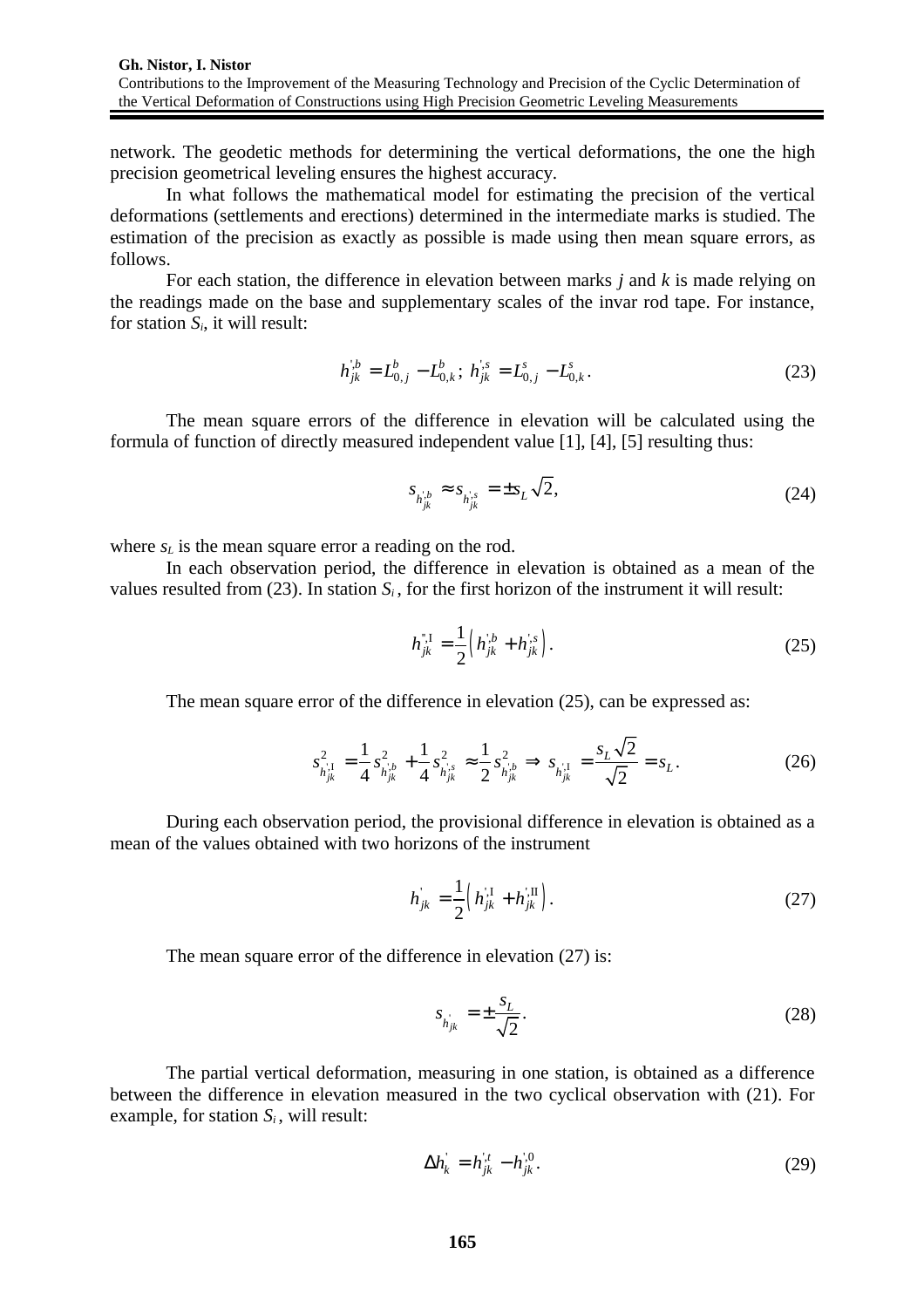The mean square error of the vertical deformation will be given as:

$$
s_{\Delta h_k}^2 = s_{h_{jk}^{i}}^2 + s_{h_{jk}^{i,0}}^2 \approx 2s_{h_{jk}^{i,0}}^2 \approx 2\frac{s_L^2}{2} \Rightarrow s_{\Delta h_k} = \pm s_L.
$$
 (30)

The average partial vertical deformation is obtained with reference to the values determined from the conjugated station,  $S_i$  and  $S_{i+1}$ , will result:

$$
\Delta h_k^t = \frac{1}{2} \left( \Delta h_k^+ + \Delta h_k^+ \right). \tag{31}
$$

The mean square error of the average partial deformation will be:

$$
s_{\Delta h_k^t}^2 = \frac{1}{4} s_{\Delta h_k}^2 + \frac{1}{4} s_{\Delta h_k^*}^2 \approx \frac{1}{2} s_{\Delta h_k}^2 \Rightarrow s_{\Delta h_k^t} = \pm \frac{s_L}{\sqrt{2}}.
$$
 (32)

The mean square errors of the vertical deformation, determined in the intermediate mark *k*, with reference to the connection mark *j*, and computed with relation (22), will be expressed as:

$$
s_{\Delta H_k^t}^2 = s_{\Delta H_j^t}^2 + s_{\Delta h_k^t}^2 \implies s_{\Delta H_k^t} = \sqrt{s_{\Delta H_j^t}^2 + \frac{s_L^2}{2}}.
$$
 (33)

For the above written formula, the mean square error of the deformation for connection mark *j*, is calculated using the expression proposed by Gh. Nistor [1], [7]:

$$
s_{\Delta H_j^t} = \pm \frac{1}{2n} \sqrt{n_j (n - n_j) \sum_{i=1}^n \left( d_i^0 + d_i^t \right)}
$$
(34)

where: *n* is the total number of station points;  $n<sub>i</sub>$  – the number of station points between the initial support mark  $R_1$  and the connection one,  $j;$   $d_i^0$  and  $d_i^t$  – the deviations between the values of the difference in elevation which have been determined with the two horizons of the instrument for each station point.

For example, during a supported traverse with a number of eigh connection marks [1], the mean square error of the vertical deformation for the most exposed mark – at the middle of the traverse – was,  $\sqrt{s_{\Delta H}}_j = \pm 0.19$  mm. Being given the mean square error of a reading on the rod as  $s_L = \pm 0.12$  mm, there it resulted the mean square error of the vertical deformation as  $s_{\Delta H_k}$  =  $\pm 0.208$  mm which is quite close to the one of the connection mark. When the connection marks are measuring with two horizons of instrument with the intermediate marks using only one horizon, the mean square error of the vertical deformation from the intermediate mark *k* will be obtained as:

$$
s_{\Delta H_k^t} = \pm \sqrt{s_{\Delta H_j^t}^2 + s_L^2}.
$$
\n(35)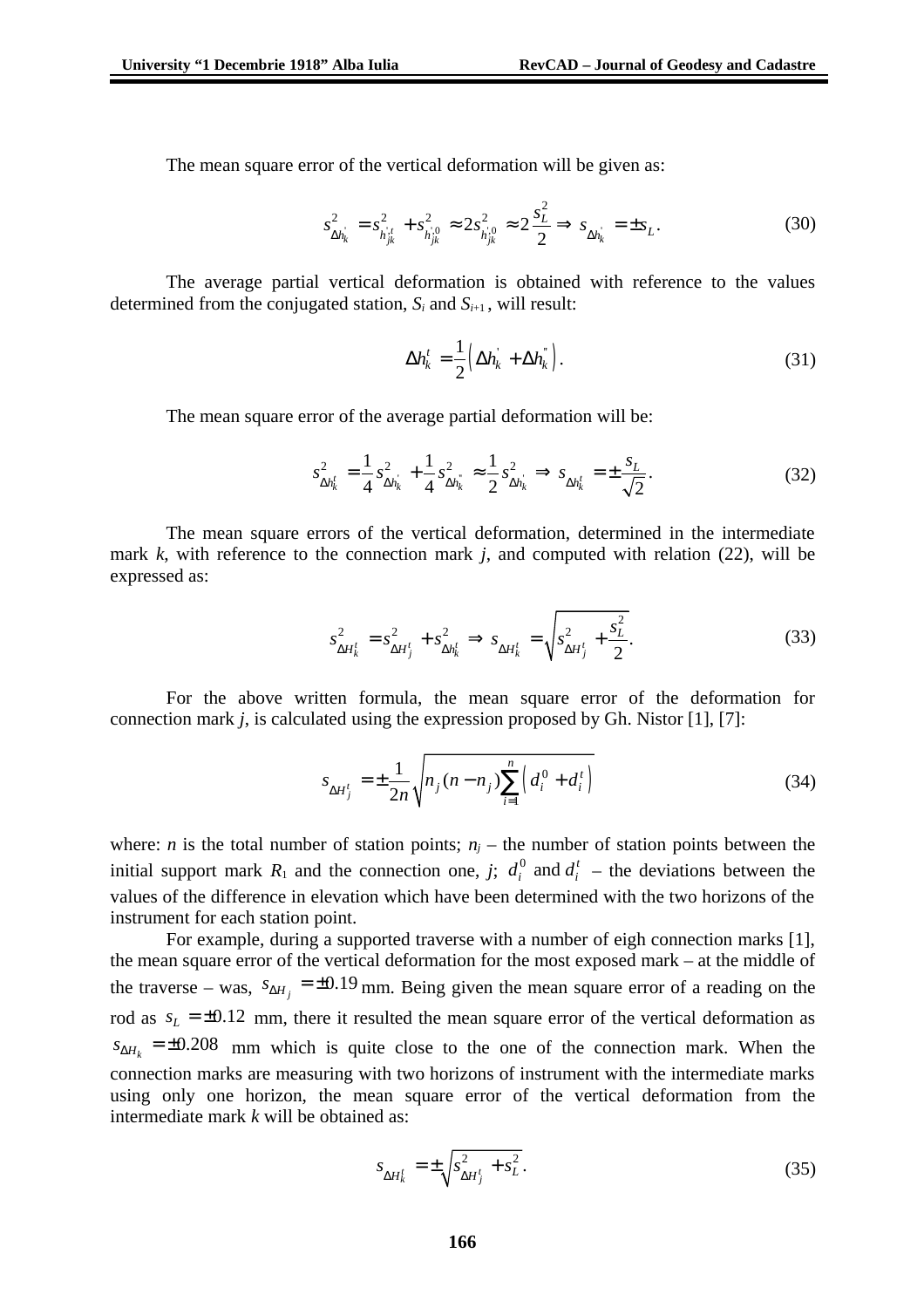Finally, the confidence interval within whose limits the true magnitude of the vertical displacements and deformation from the intermediate mark *k*, will be found can be expressed as [2],

$$
\Delta H_k^t - s_{\Delta H_k^t} \le \overline{\Delta H_k^t} \le \Delta H_k^t + s_{\Delta H_k^t}.
$$
\n(36)

For the same example the average error will be  $s_{\Delta H_k} = \pm 0.225\,$  mm. The difference between them is very small, one being thus able to renounce the measuring of the intermediate marks with two horizons, so that, the enlargement of the precision is obtained only by measuring from two conjugated station points and using only one horizon.

### **4. Conclusions**

From the effectuated analyse there are emerging the following conclusions:

1. Using the presented method one can reduce the number of the leveling station points as opposite to the case when all the settlement marks would be considered as connection marks.

2. One can be certain ones the correctness of measuring the difference in elevation the connection mark and the intermediate ones from the two conjugated station points.

3. By using the Gh. Nistor algorithm one can eliminate the necessity of determining the parallactic angle *ε* which is a consequence of the from not absolute parallelism between the axis of the level tube and line of sight and, implicitly, the linear deviations  $\delta h$ <sup>'</sup> and  $\delta h$ <sup>"</sup> for each mark, increasing thus the efficiency of the working operations.

4. The analysis of the precision of determination of the vertical displacements and deformations measured in the intermediate marks, relying on formulas (15) and (17), makes clear the idea according to which, using the technology described in [1], one will obtain a considerably equal precision.

5. The study of the precision, as described in (15) and (17), confirms entirely that, by using the measurement technology from two conjugated station points, one will obtain a precision which is quite close to the one obtained for the connection marks.

6. Also, within common practice of the field measurements, for each leveling station point, the readings on the rod into the connection marks are made with two horizons of the instrument while for the intermediate marks, with only one horizon. This is why, a great volume of work and time is saved since the number of the intermediate marks is the biggest.

7. According to the proposed estimating model one can predict which will be the values of the mean errors in the marks of the buildings which are mostly affected by deformations and will be able to compare them to the necessities individually required by each construction.

## **5. Reference**

1. *Nistor Gh., Vlad I., (1989) – Algorithme et programme pour calculer les déplacements et déformations verticaux des barrages a l'aide des measures de nivellment géometrique de haute precision. Bul. Inst. Polit., Iaşi, XXXV(XXXIX), 1-4, s.V, 53-58.*

2. *Nistor Gh., (1993) – Geodezie aplicată la studiul construcţiilor. Ed. "Gh. Asachi", Iaşi, 308 p.*